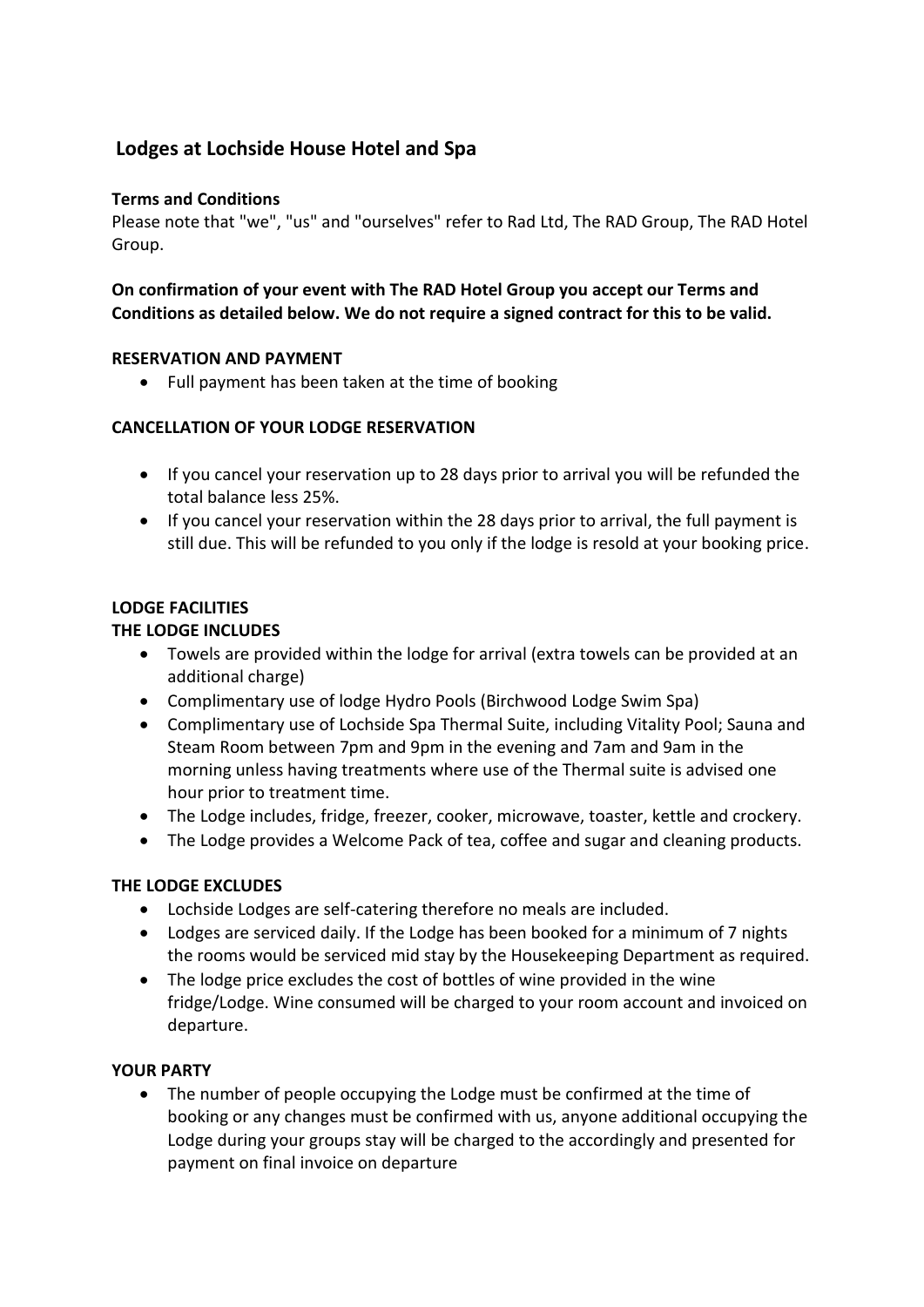### **PETS**

- We do accept pets into the Lochside Lodges at an additional £15 per pet.
- Pets are not permitted in the public area of Lochside Hotel,
- We ask that owner take responsibility for their pets, as any damage caused by pets in the Lodge, pool area and hotel facilities etc would incur a charge to rectify damage.

## **ON ARRIVAL**

- Lodges are available to check into from 3pm onwards however if you do arrive earlier than check in, you are welcome to use the other facilities within the hotel including the Afton Restaurant and Spa.
- We will endeavour to have your Hydro Pool/Swim Spa (Birchwood only) temperature ready for check in however it may not have reached required temperature by this point.
- Check out from the Lodges is 11am on the day of departure.

# **LODGE ALLOCATION**

Lodges out with the Birchwood Lodge (Oakwood; Cedarwood and Pinewood) are allocated on arrival and are all of the same standard layout.

# **SECURITY DEPOSIT**

- The lead guest is required to check in at reception on arrival at the hotel.
- A £250 'Housekeeping Deposit' is required at this stage and is a pending payment that will be refunded on departure providing there is no damage to the Lodge or any of its amenities. Depending on your credit card company's policy this refund can take 2 to 5 days. Debit cards may take up to 14 days.
- We would appreciate if you leave the Lodge in the same condition as found on check in.
- If there is any damage or requirement for deep cleaning, the cost will be retained from the Housekeeping Deposit taken.
- In the rare occurrence the cost of damage exceeds the £250 Housekeeping Deposit, the full cost will be taken from the card provided on booking.
- By confirmation of your event, you are agreeing to this procedure

# **DURING YOUR STAY**

- The lead Guest is responsible for the behaviour of all members of the group.
- Any excessive noise or offensive, aggressive and illegal behaviour will not be tolerated and members or the party may be asked to leave the premises with police being called to deal with out of control situations.
- We will not tolerate behaviour that impacts on the safety or enjoyment of others.
- To comply with our Health and Safety policies, Customers are expressly forbidden from utilizing disposable or portable barbecues anywhere in the Hotel, Lodges or surrounding areas.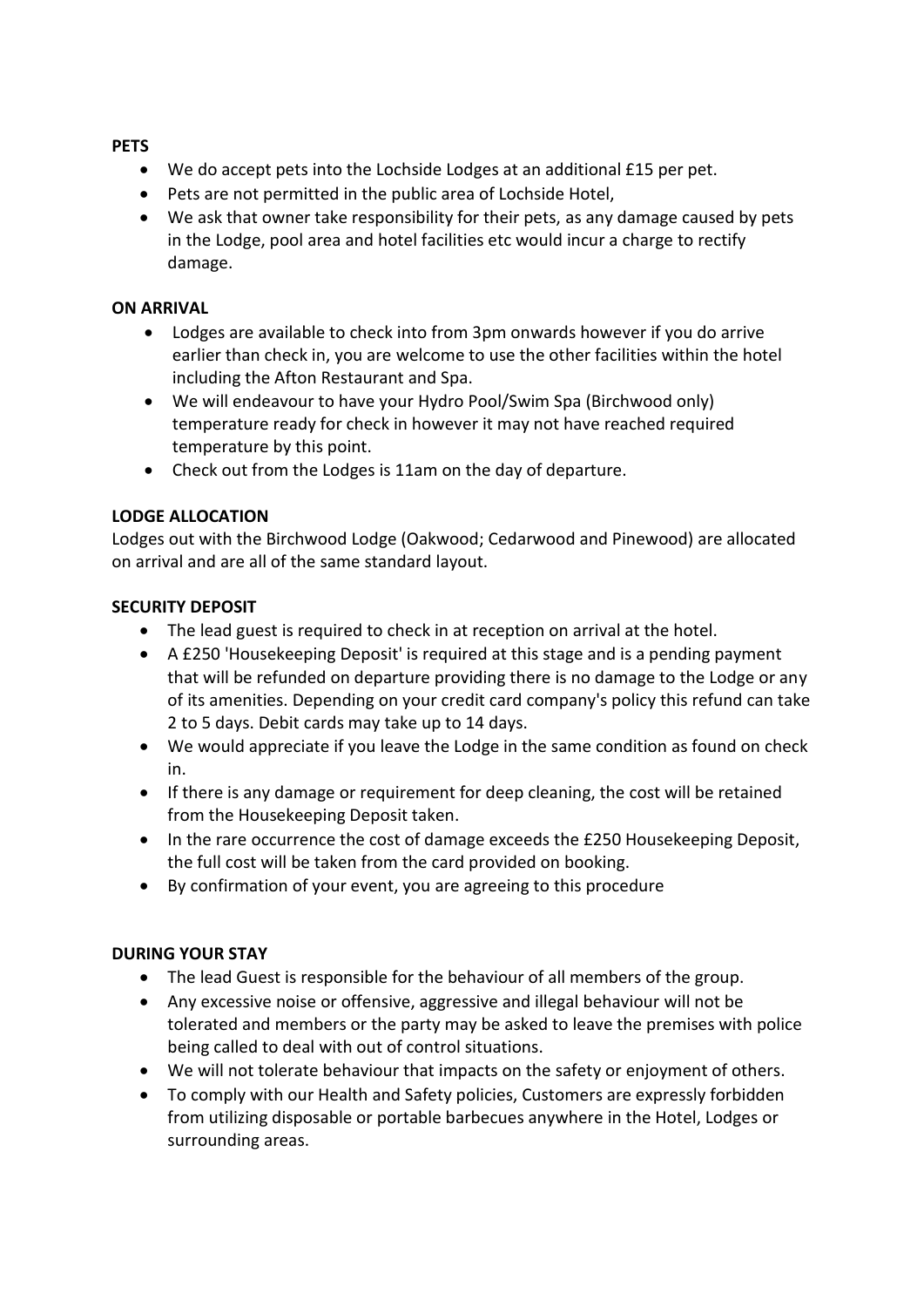## **CHILDREN SUPERVISION**

- The Lead Guest must be 21 years of age or above and are as above responsible for their party.
- There must be a ratio of one adult to two children in the party within the Lodge to safely supervise the children in the Lodge, it's amenities and any public areas of the hotel and its grounds.
- Children should not use the Hydro Pool/ Swim Spa\* without supervision of a competent adult.

# **HYDRO POOL/ SWIM SPA (BIRCHWOOD LODGE ONLY\*)**

- Instructions are provided for use of the Hydro Pool in order to give you the best experience.
- If instructions are not followed, resulting in damage or extra cleaning required to the Hydro Pool a cost will be incurred for the group.
- Under no circumstances should food or alcohol be consumed within the Hydro Pool/ Swim Spa\*
- Charges will also incur if any evidence of alcohol, food, spray or instant tans residue are found to contaminate the Hydro Pool/ Swim Spa\*
- Hydro Pool/ Swim Spa\* is not permitted for use after 10pm and Management will ensure all Hydro Pools have ceased from use shortly after this time.
- Glass bottles or any kind of glass is not permitted in or around the Hydro Pool/ Swim Spa\*, again if glass is found we would have to assume there is a risk of glass in the pool and monies would be deducted from the Security Deposit for essential maintenance in cleaning the Hydro Pool/ Swim Spa\*

# **USE OF SWIM SPA AND HYDRO POOLS**

- In the event of weather deemed unsuitable for Guests utilizing outdoor equipment, RAD Ltd reserve the right to assert, at our discretion, access to outdoor equipment including Swim Spa and Hydro Pools prohibited.
- RAD Ltd will not be liable or responsible for any failure to perform, or delay in performances of, any of our obligations under this contract that is caused by an event outside our control, including bad weather.

#### **SMOKING**

- Smoking is not permitted within the Lodge or upstairs balcony area of the Lodge.
- If signs of smoking are detected within the Lodge a fee of £150 will be deducted from the Housekeeping Deposit.

# **DEVELOPMENT**

 Lochside House Hotel and Spa is continually improving our facilities. We will do our upmost to keep any disruption to a minimum nevertheless no compensation or refunds in relation to any development works can be altered.

#### **CAR PARKING**

• There are car parking spaces provided at the front of the Lodges as well as an overflow car park available for additional vehicles.